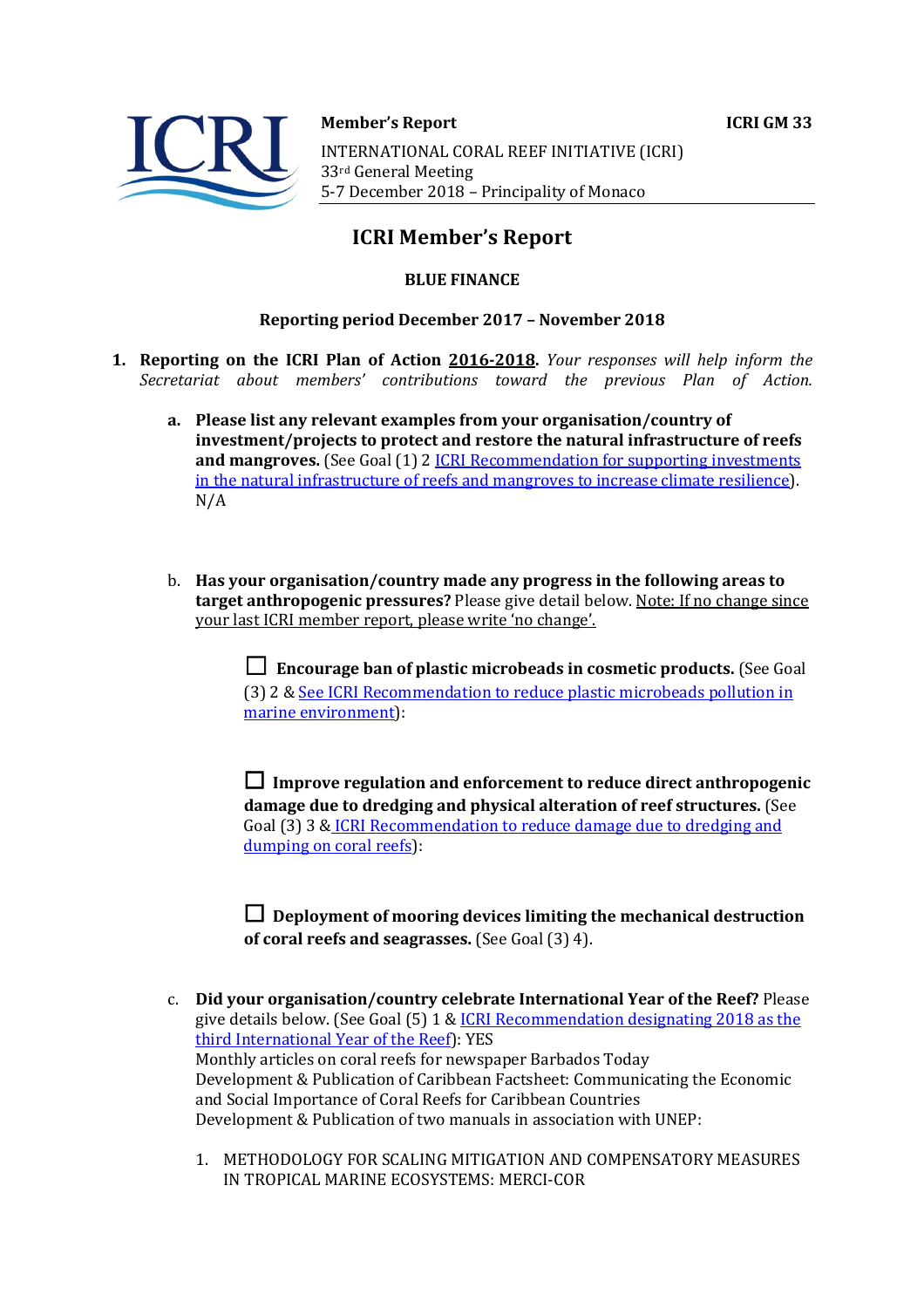2. GUIDE TO ENVIRONMENTAL IMPACT ASSESSMENTS OF CORAL REEF ECOSYSTEMS

2. Contribution to the ICRI Plan of Action 2018-2020 and upcoming ICRI general **meetings.** *Your responses to the following questions will assist the Secretariat in assessing contributions towards the major themes of the draft ICRI Plan of Action 2018-2020.* 

#### **Theme 1 - Promote effective and adaptable solutions to improve the protection of coral reefs**

- a. Which of the below topics do you consider to be the three top challenges that **your organisation faces in managing coral reefs?** Please select from the options below:
	- $\boxtimes$  Climate change impacts
	- $\Box$  Inadequate planning, zoning and management
	- $\Box$  Unsustainable resource extraction
	- □ Tourism and recreation
	- $\Box$  Shipping
	- $\Box$  Coastal development
	- □ Dredging
	- $\boxtimes$  Illegal and destructive fishing
	- $\Box$  Fish and coral trade
	- $\Box$  Marine debris
	- $\boxtimes$  Other. Please specify: 1. Inadequate financing for management
- b. Please list any examples of innovative management practices that your **organisation/country is involved in, such as use of VMS, drones & ecological mooring devices.** Include their limits, conditions of implementation, financing and an assessment of their results and links for more information if possible.  $N/A$
- c. Please list any examples of innovative funding for management that your **organisation/country is involved in.** Include their limits, conditions of implementation, financing and an assessment of their results and links for more information if possible. IMPACT INVESTMENT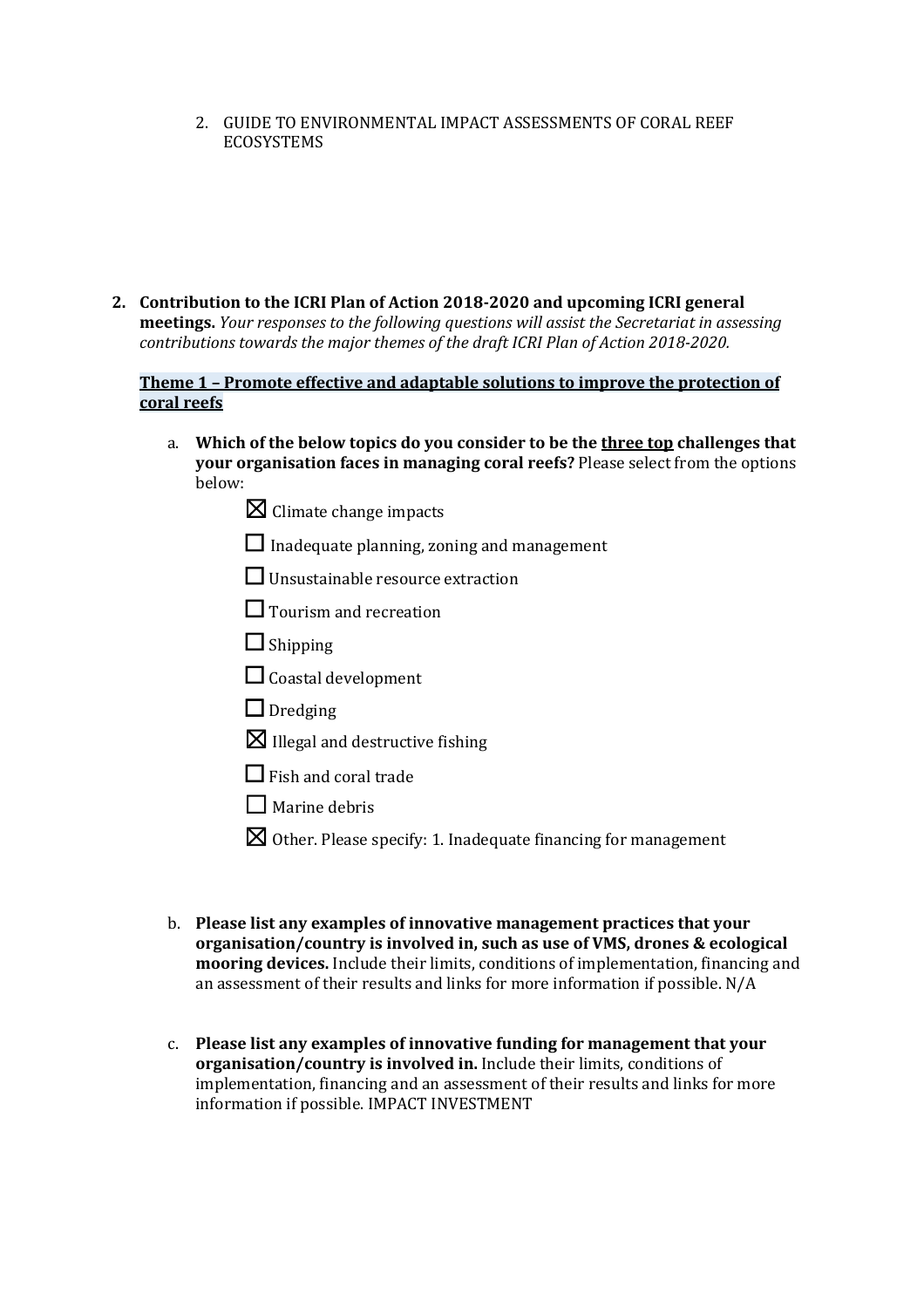- d. Please list any examples of leading practices, techniques and strategies for **building reef resilience that your organisation/country is involved in.** Include their limits, conditions of implementation, financing and an assessment of their results and links for more information if possible. N/A
- e. Please list any examples of leading practice reef restoration mechanisms that **your organisation/country is involved in.** Include their limits, conditions of implementation, financing and an assessment of their results and links for more information if possible.  $N/A$

#### **Theme 3 - Support communities reliant on coral reefs**

- **f.** Is sustainable tourism development a significant challenge for your **organisation?** If so please include detail below of the kinds of challenges faced and your strategies to deal with them. N/A
- **g. Is your organisation involved in activities to raise awareness and encourage action to support communities reliant on coral reefs?** Please include details below. YES. Maintenance of Facebook page https://www.facebook.com/BarbadosMMA/

## **Theme 4 - Help to reduce anthropogenic threats to coral reefs, particularly those that occur at a global or regional scale**

- h. What activities is your organisation involved in to elevate awareness of the global nature of the threat of climate change to coral reefs? Please include details below N/A
- **i.** Has your organisation made any progress in dealing with destructive fishing **and trade?** Please include details below. Not apart from promoting Marine Management Areas in which such practises are prohibited.
- j. Has your organisation made any progress in dealing with marine debris? Please include details below. N/A
- **3.** Would you like to report on your activities during the ICRI GM? Please give details below.

Y / **N**

**4.** International events. Please list any upcoming international events relevant to ICRI which someone from your organisation plans to attend in 2018-2019.

 $\boxtimes$  ICRI GM, Monaco, 5-7 Dec 2018